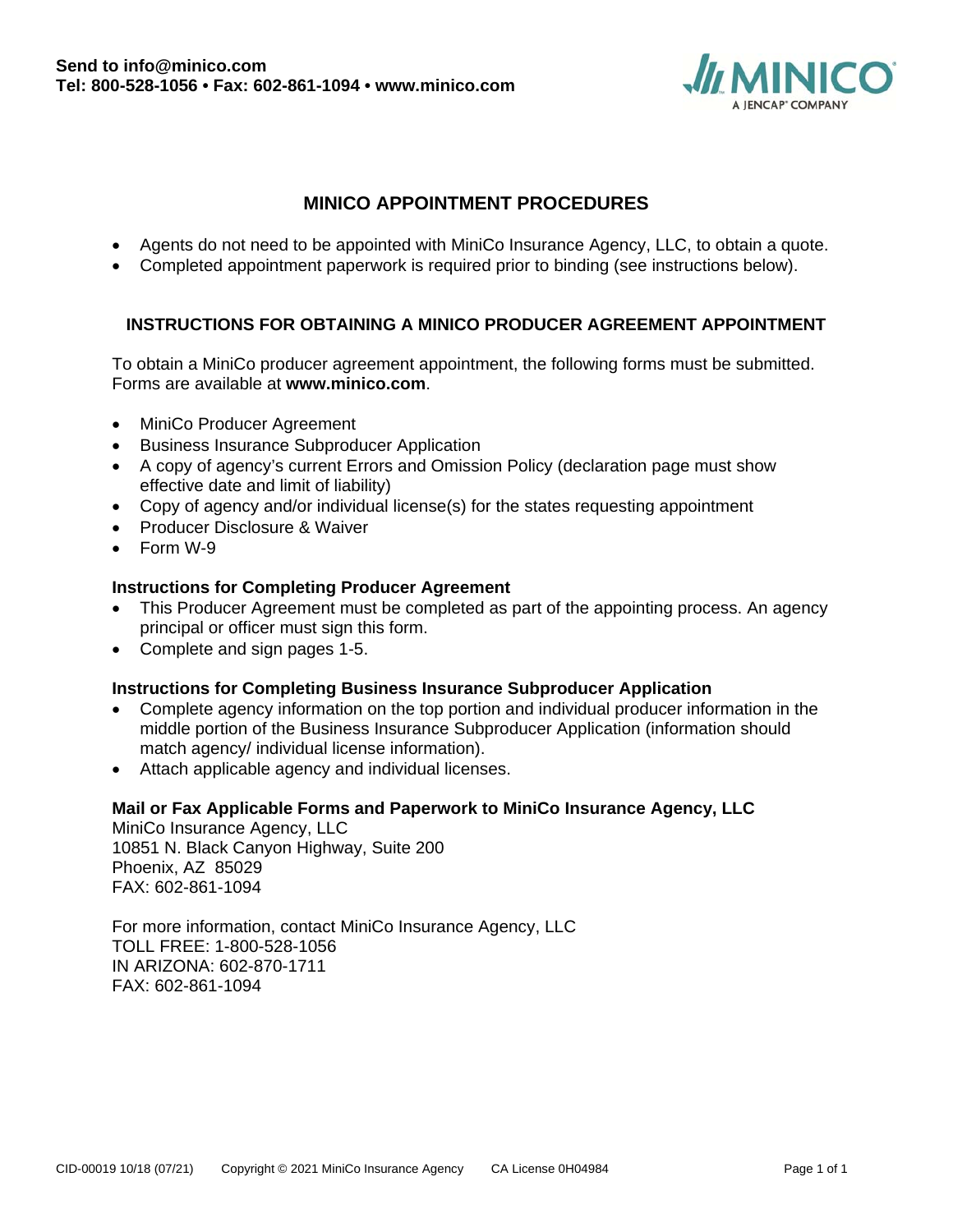

# **PRODUCER AGREEMENT**

This Agreement is made as of \_\_\_\_\_\_\_\_\_\_\_\_\_\_\_\_\_\_\_\_\_("EFFECTIVE DATE") by and between \_\_\_\_\_\_\_\_\_\_\_\_\_\_\_\_\_\_\_\_\_\_\_\_\_\_\_\_\_\_\_\_\_\_\_\_\_\_\_\_\_\_\_\_\_\_\_\_\_\_\_\_\_\_\_\_\_\_\_\_\_\_\_\_\_("PRODUCER"), a \_\_\_\_\_\_\_\_\_\_\_\_\_\_\_\_\_\_\_\_\_\_\_\_\_\_\_\_\_\_\_\_\_\_\_\_\_\_\_\_\_\_\_\_\_\_\_\_\_\_ (entity type and jurisdiction), and MINICO INSURANCE AGENCY, LLC ("MINICO"), an Arizona limited liability corporation with its principal place of business at 10851 N. Black Canyon Highway, Suite 200, Phoenix, AZ 85029.

Whereas, it is the desire and intention of the parties that they enter into this PRODUCER AGREEMENT for their mutual benefit terminating any previous oral or written agreement or understanding between them upon the terms and conditions hereinafter set forth.

Now, therefore, in consideration of the mutual promises, covenants and for good and valuable consideration, PRODUCER and MINICO agree as follows:

#### **INSURANCE LICENSING**

- 1. MINICO and PRODUCER each represent and warrant to the other party that it is an insurance broker or agent in good standing and that it, and its firm if required, has been and is duly licensed under the appropriate state laws and in all jurisdictions where business is conducted pursuant to this PRODUCER AGREEMENT, including Excess and Surplus lines licenses where required under individual state laws.
- 2. MINICO and PRODUCER will each remain licensed to act under and pursuant to the insurance laws and regulations of all states in which it conducts business including all states in which the parties intend this PRODUCER AGREEMENT to apply.
- 3. PRODUCER agrees that true copies of all applicable licenses shall be furnished to MINICO immediately upon request, and PRODUCER agrees that it is solely responsible to keep all applicable licenses in full force and effect at all times. Furthermore, PRODUCER agrees to comply with all applicable laws and insurance department regulations governing the conduct of business under this PRODUCER AGREEMENT.
- 4. PRODUCER will promptly notify MINICO of any suspension, cancellation or disciplinary action by any regulatory or governing authority with respect to PRODUCER's insurance activities or licenses. PRODUCER agrees to allow MINICO to review licenses on an "as needed" basis for the sole purposes of conducting business with MINICO.
- 5. In the event PRODUCER is notified that its license or authorization to engage in the insurance business has been or is threatened to be revoked or suspended by any state insurance department or other public authority, PRODUCER shall thereupon immediately notify MINICO in writing. PRODUCER shall continue to provide all other services aforesaid on business produced prior thereto. PRODUCER shall then take all action required to fully restore its license or authorization.
- 6. This PRODUCER AGREEMENT may be terminated in accordance with the terms and provisions hereinafter stated.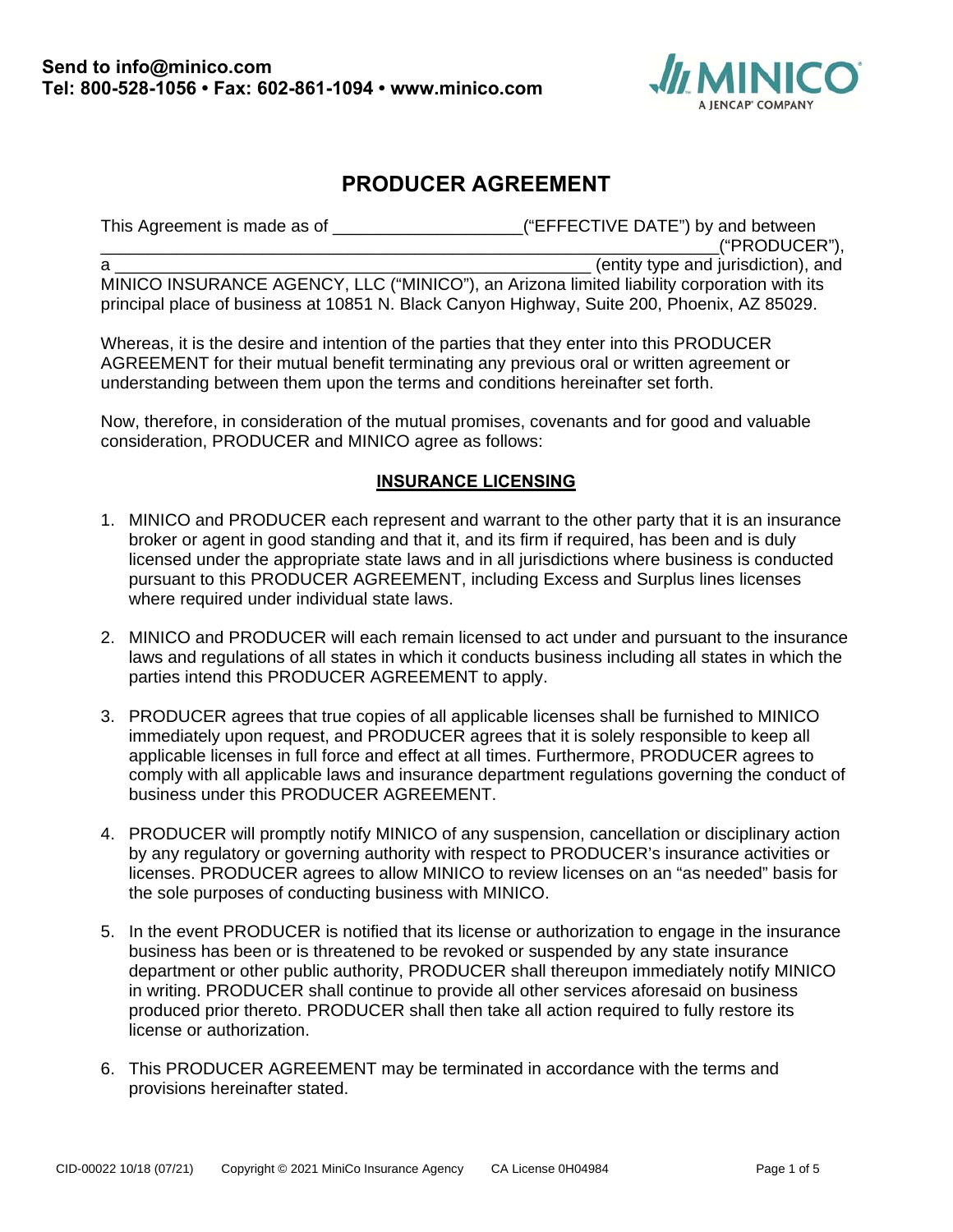

#### **COMPENSATION**

- 7. For each policy bound or written, the rate and any unique terms of the commission payable by MINICO to PRODUCER will be communicated at time of quote or issue on an individual risk basis.
- 8. As full and complete compensation, PRODUCER may retain commissions due from premiums collected; however, no commissions shall be retained or paid on any taxes or fees.
- 9. All expenses incurred by PRODUCER shall be the sole responsibility of PRODUCER unless PRODUCER secures the express prior written consent of MINICO for MINICO to accept any expense of PRODUCER.
- 10. With respect to cancellations or endorsements resulting in return premiums on policies, PRODUCER shall promptly refund to MINICO the advance commission at the same rate at which the commission payable on such policies initially was computed.

### **COVENANTS AND OBLIGATIONS OF PRODUCER**

- 11. PRODUCER is hereby authorized to solicit, receive and transmit to MINICO applications for insurance contracts.
- 12. PRODUCER shall collect all premiums, taxes and fees (if applicable) on behalf of MINICO for all policies bound or written hereunder.
- 13. PRODUCER shall remit premiums less commissions retained, and any taxes and fees in accordance with Section 8, to MINICO within 21 days of PRODUCER's receipt of billing invoice.
- 14. PRODUCER unconditionally guarantees payment to MINICO of all premiums due on policies bound or written.
- 15. PRODUCER shall not at any time represent or hold itself out as being an agent of MINICO and has no authority hereunder to bind insurance risks.
- 16. PRODUCER shall not represent or interpret the application of coverage due under the policy on behalf of MINICO or the insured. PRODUCER shall only submit applications for placement or attempted placement by MINICO. MINICO shall be the sole judge whether it will attempt to place risks submitted by PRODUCER and shall incur no liability for failure to place any risk.
- 17. PRODUCER shall act as an independent contractor, and is not to be considered an employee of MINICO.
- 18. PRODUCER shall promptly report to MINICO all policy issues and claims involving contracts of insurance placed by MINICO hereunder, but PRODUCER shall not remediate issues, assign or adjust claims, as such assignments or adjustments being the right of MINICO. PRODUCER must, immediately upon discovery or receipt, report and forward to MINICO all policy issues, claims, losses and related documents. Additionally, PRODUCER shall cooperate with MINICO and its adjusters and attorneys to investigate, remediate, adjust, or defend any policy issue, claim or loss.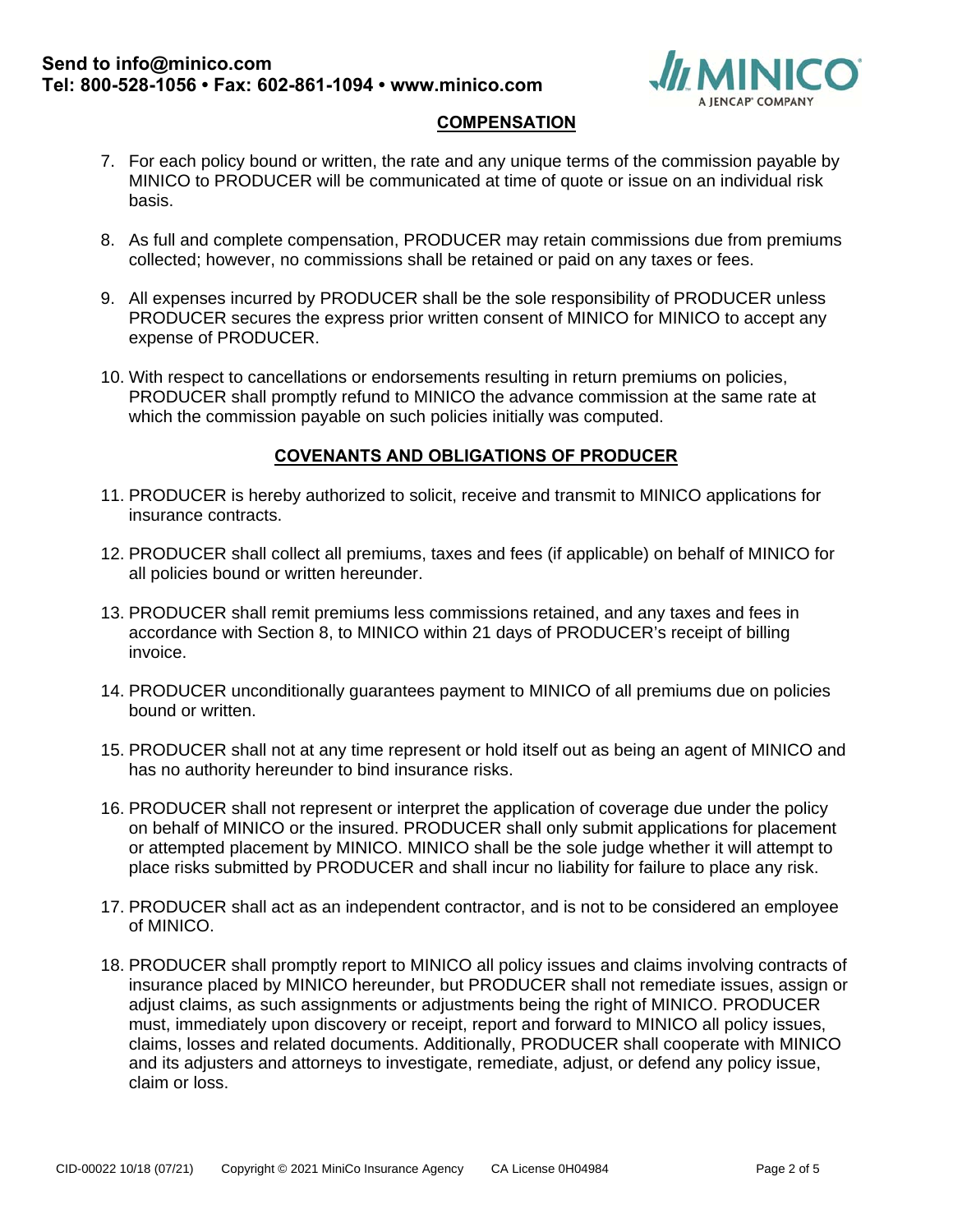# **Send to info@minico.com Tel: 800-528-1056 • Fax: 602-861-1094 • www.minico.com**



- 19. PRODUCER shall maintain in full force and effect during the term of this PRODUCER AGREEMENT a policy (or policies) of Errors and Omissions Insurance issued by an insurer rated no less than A - VII by A.M. Best Company and which afford(s) coverage in the minimum amount of \$1,000,000/\$1,000,000 each occurrence or each claim. Such Errors and Omissions Insurance shall be maintained by PRODUCER at PRODUCER's sole cost and expense. PRODUCER shall provide notification to MINICO in the event of the termination or lapse of such insurance and shall furnish proof of such insurance at inception of this PRODUCER AGREEMENT and at MINICO's request.
- 20. PRODUCER agrees to indemnify, defend, and hold harmless MINICO and its directors, officers, employees, and agents, from and against any and all liability(ies), demands, claims, losses, damages, injuries, or expenses (including reasonable attorneys' fees) arising out of or relating to PRODUCER's performance or failure to perform its obligations hereunder, or arising out of or relating to any obligation, act, or transaction created or performed by the PRODUCER in violation of, or in contravention of the agreements as set forth herein, including but not limited to the production and placement of insurance accounts by PRODUCER with MINICO.
- 21. PRODUCER agrees to give MINICO a minimum of 45 days written notice in the event PRODUCER is selling or transferring a substantial portion of assets or more than 50% of the stock of the producer entity named on Page 1 of this PRODUCER AGREEMENT and covered by this PRODUCER AGREEMENT. Notice is to be sent to MINICO by U.S. Mail to MINICO's business address on this PRODUCER AGREEMENT.
- 22. PRODUCER shall be solely responsible for compliance with all surplus lines regulations including, but not limited to, licensing, collection and remittance of all applicable surplus lines taxes and/or fees, submission of policies to state surplus lines stamping office(s), and ensuring that proper due diligence with respect to authorized company declinations has been conducted and documented, to the extent such due diligence is required by state regulation unless PRODUCER secures the express prior written consent of MINICO to the contrary.

### **CONFIDENTIALITY**

23. PRODUCER and MINICO recognize and agree that each party may be provided with confidential and non-public information of the other party, including, but not limited to, client data, reports, documentation, knowledge, trade secrets and sensitive information about customers ("Confidential Information"). Each of the parties shall maintain the confidentiality of the Confidential Information of the other party and its customers, take steps to minimize the dissemination or copying of such Confidential Information, and use the Confidential Information solely for performing its obligations under this PRODUCER AGREEMENT. The parties agree to abide by all state and federal information privacy laws to ensure that the personal, non-public information of customers' remains confidential at all times.

### **TERM AND TERMINATION**

- 24. This PRODUCER AGREEMENT shall become effective as of the EFFECTIVE DATE and shall continue in force and effect until terminated in accordance with the provisions below.
- 25. This PRODUCER AGREEMENT may be terminated by either PRODUCER or MINICO by providing thirty (30) days written notice to the other party.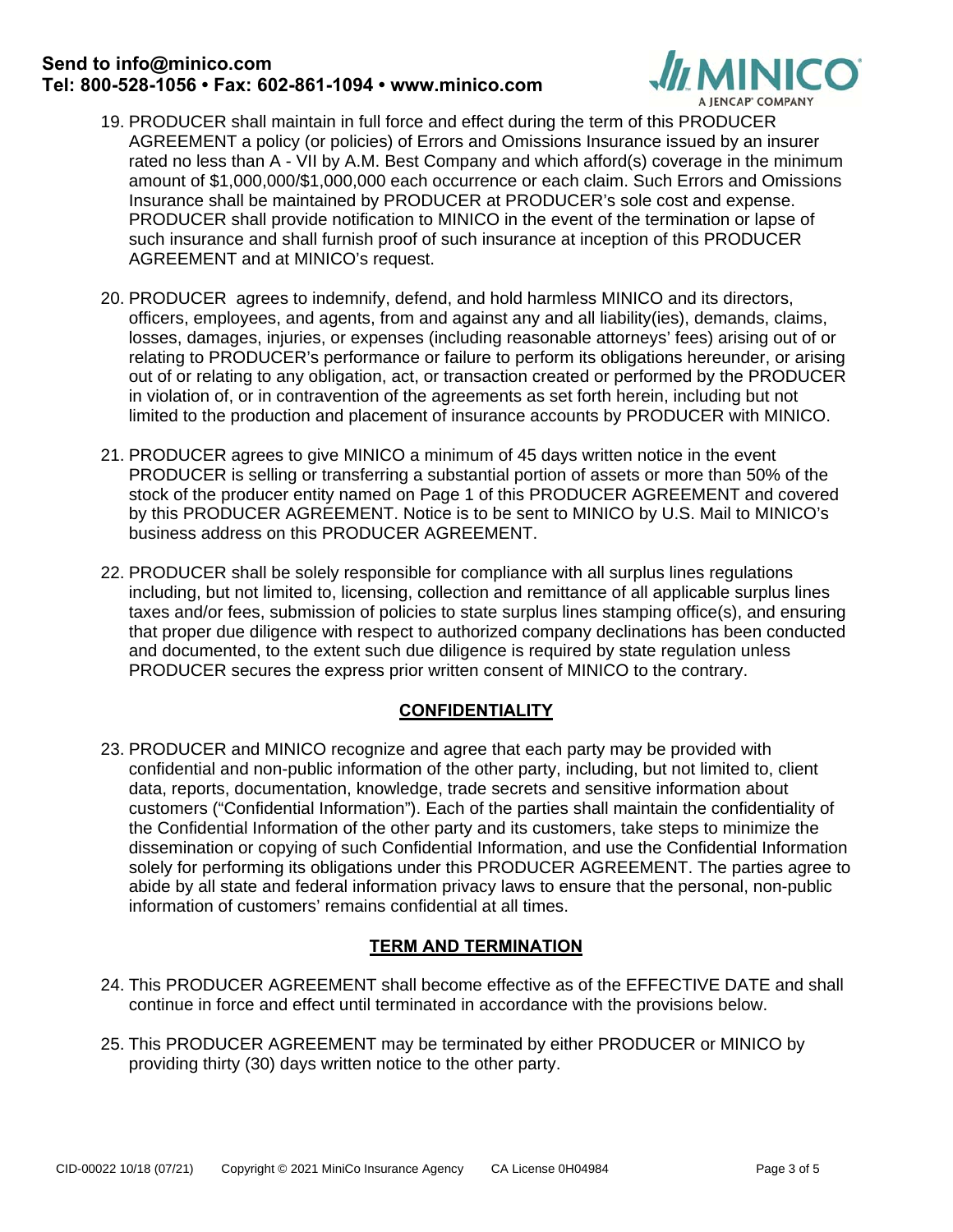

- 26. This PRODUCER AGREEMENT may be terminated immediately upon the occurrence of any of the following events:
	- a. The revocations or suspension by any insurance regulator of the insurance producer license of either MINICO or PRODUCER needed to administer this PRODUCER AGREEMENT;
	- b. Any act or conduct of PRODUCER which constitutes fraud or dishonesty against MINICO, or which amounts to gross negligence or willful or serious misconduct by PRODUCER to the substantial detriment of MINICO;
	- c. The liquidation of either MINICO or PRODUCER by reason of involuntary filing of a petition in bankruptcy or an unconditional assignment for the benefit of creditors or the appointment of a receiver on behalf of either party; and
	- d. A violation of this PRODUCER AGREEMENT.
- 27. This PRODUCER AGREEMENT shall be terminated automatically if the PRODUCER has had no active policies within 18 months after the expiration of the last active policy. Furthermore, MINICO recognizes that the PRODUCER's records and the use and control of the expirations shall remain the property of PRODUCER, and MANAGER will not directly or indirectly market to any expiration placed with MANAGER unless presented to MANAGER by another producer under a broker/agent of record letter or at the request of the insured.

### **SURVIVAL OF REPRESENTATIONS, WARRANTEES, DUTIES AND OBLIGATIONS**

28. All representations, warranties, duties and obligations made by MINICO and PRODUCER hereto shall survive termination of this PRODUCER AGREEMENT.

### **ADVERTISING PROHIBITION**

29. It is understood and agreed that this PRODUCER AGREEMENT is private between MINICO and PRODUCER. PRODUCER may not and is prohibited from any advertising respecting MINICO and/or the issuing insurance carrier(s) without the express prior written consent of MINICO.

### **MISCELLANEOUS PROVISIONS**

- 30. Any term or provision of this PRODUCER AGREEMENT which is invalid or unenforceable in any jurisdiction will, as to that jurisdiction, be ineffective to the extent of such invalidity or unenforceability without rendering invalid or unenforceable the remaining terms and provisions of this PRODUCER AGREEMENT or affecting the validity or enforceability of any of the terms or provisions of this PRODUCER AGREEMENT in any other jurisdiction. If any provision of this PRODUCER AGREEMENT is so broad as to be unenforceable, the provision will be interpreted to be only as broad as would be enforceable.
- 31. Any and all notices required to be given pursuant to the terms and conditions of this PRODUCER AGREEMENT shall be in writing and shall be deemed duly given when sent by certified mail, return receipt requested to the last known principal address of the party to whom such notice is required to be given.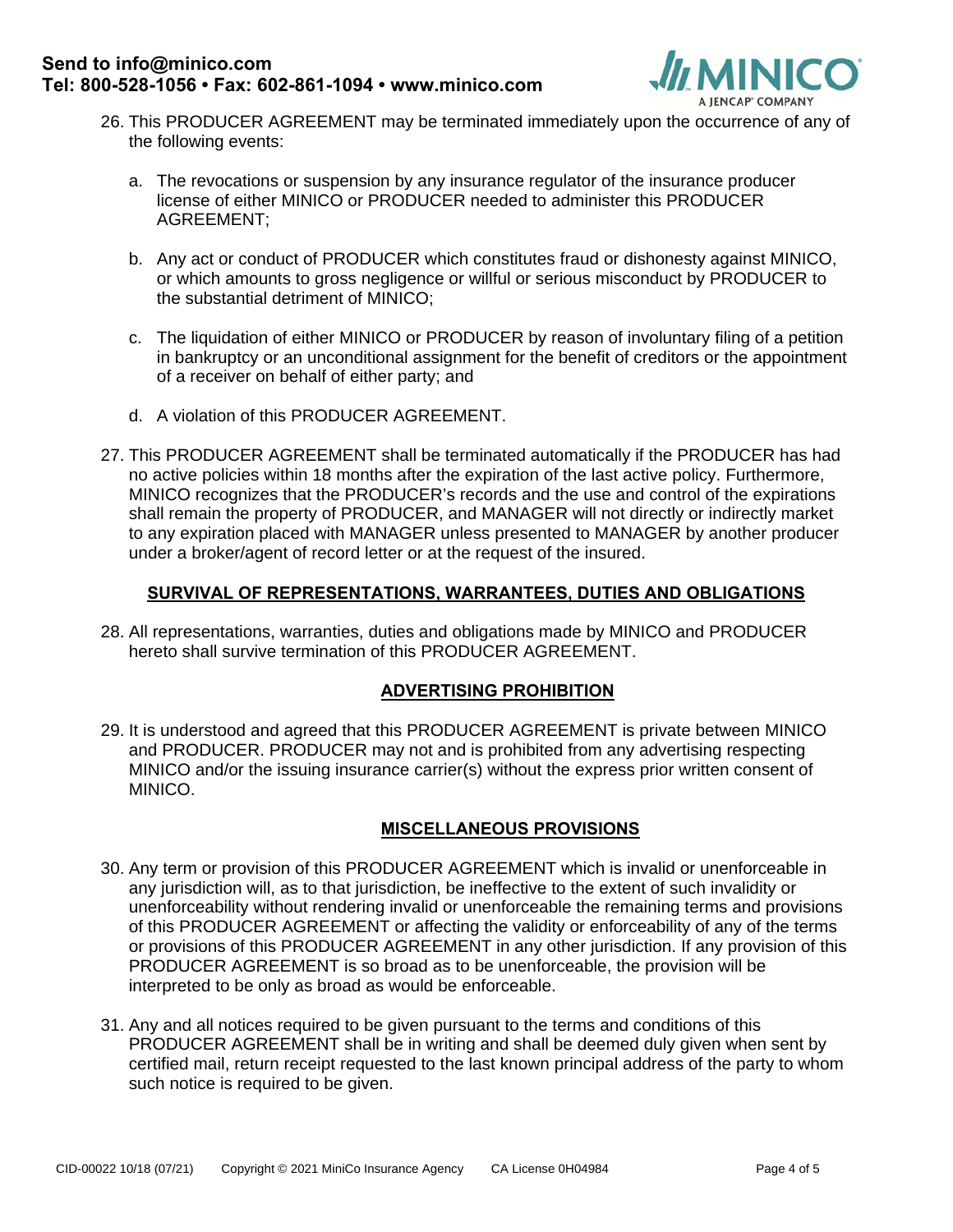## **Send to info@minico.com Tel: 800-528-1056 • Fax: 602-861-1094 • www.minico.com**



- 32. The prevailing party in any litigation, arbitration or other proceedings arising out of this PRODUCER AGREEMENT shall be reimbursed by the other party for all costs and expenses incurred in such proceedings, including reasonable attorneys' fees.
- 33. This PRODUCER AGREEMENT contains the entire understanding of the parties and supersedes any prior understandings and agreements, written or oral; respecting the subjects discussed herein and may not be amended except in writing signed by both parties. No assignment of this PRODUCER AGREEMENT or of any rights or obligations hereunder may be made by any party to this PRODUCER AGREEMENT without the express prior written consent of the other parties; except that MINICO may assign is rights and obligations under this PRODUCER AGREEMENT to any party that is a successor to MINICO's stock, assets or business without the express prior written consent of PRODUCER. This PRODUCER AGREEMENT shall apply to, and inure to the benefit of and be binding upon and enforceable against, each party hereto and its successors and permitted assigns. Nothing in this PRODUCER AGREEMENT is intended or will be construed to give any person, other than the parties hereto, any legal or equitable right, remedy or claim under or in respect of this PRODUCER AGREEMENT or any provision contained herein, unless otherwise expressly provided herein.
- 34. This PRODUCER AGREEMENT will be deemed to have been made under and governed by the laws of Arizona, without regard to Arizona choice of law rules.
- 35. This PRODUCER AGREEMENT may be executed in two or more counterparts, each of which will be deemed an original, but all of which together will constitute one and the same instrument. This PRODUCER AGREEMENT will become effective when one or more counterparts have been signed by each party hereto and delivered to the other parties hereto. Execution and delivery of this PRODUCER AGREEMENT may be made electronically.
- 36. The headings in this PRODUCER AGREEMENT are for the convenience of reference only and will not affect its interpretations.
- 37. Any and all disputes, disagreements or questions of interpretation arising out of this PRODUCER AGREEMENT or any breach hereof which the parties themselves cannot resolve shall be settled by arbitration with a panel of three arbitrators in the City of Phoenix, Arizona, with the then existing rules of the American Arbitration Association. Any judgment upon the award rendered by the arbitrators can be entered at any court having jurisdiction thereof.

| Mike Schofield                                  |
|-------------------------------------------------|
| President & CEO<br>MiniCo Insurance Agency, LLC |
|                                                 |
|                                                 |
|                                                 |
|                                                 |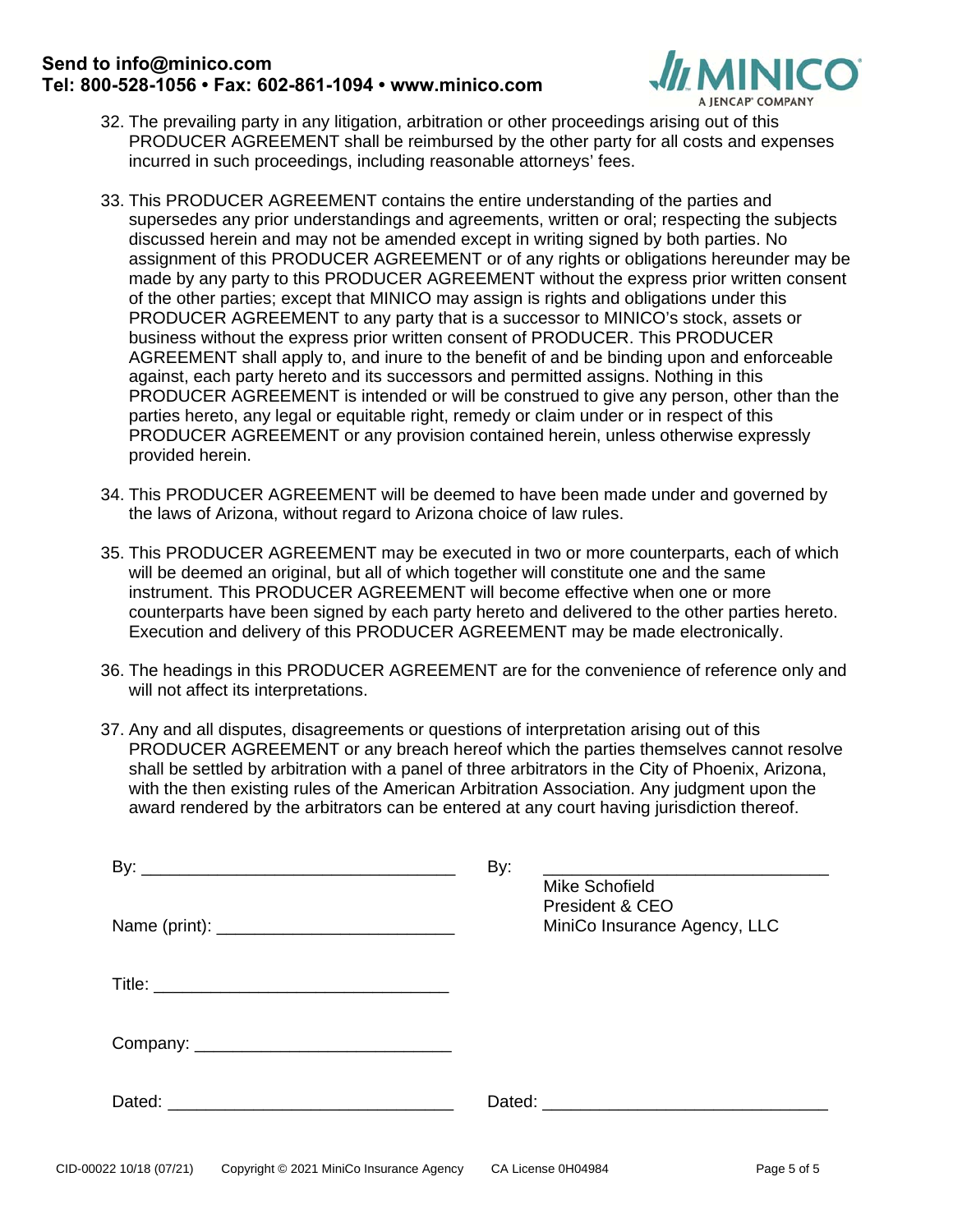

# **BUSINESS INSURANCE SUBPRODUCER APPLICATION**

| Agency Name:                                                                                                                          | Agency Telephone:              |  |
|---------------------------------------------------------------------------------------------------------------------------------------|--------------------------------|--|
| <b>Street Address:</b>                                                                                                                | Agency FAX:                    |  |
| PO Box:                                                                                                                               | E-Mail Address:                |  |
| City/State/ZIP:                                                                                                                       | Fed Tax ID/SS#                 |  |
| Agency Contact (name):                                                                                                                | PROGRAM ADMINISTRATOR USE ONLY |  |
| Agency Principal:                                                                                                                     | Appoint in (states):           |  |
| Agency is (check one):                                                                                                                |                                |  |
| $\Box$ Individual<br>$\Box$ Corporation<br>$\Box$ Partnership                                                                         | Companion Policy □ Yes □ No    |  |
| INDIVIDUAL LICENSEE - Please provide the following information                                                                        |                                |  |
| Name:<br>Agency Position:                                                                                                             |                                |  |
| <b>Residence Address:</b>                                                                                                             |                                |  |
| Social Security # (optional):                                                                                                         | Home Phone:<br>Date of Birth:  |  |
| Name:<br>Agency Position:                                                                                                             |                                |  |
| <b>Residence Address:</b>                                                                                                             |                                |  |
| Social Security # (optional):                                                                                                         | Date of Birth:<br>Home Phone:  |  |
| Name:                                                                                                                                 | Agency Position:               |  |
| <b>Residence Address:</b>                                                                                                             |                                |  |
| Social Security # (optional):                                                                                                         | Date of Birth:<br>Home Phone:  |  |
| Attach agency and individual resident and nonresident licenses for states where you intend to have active business with this program. |                                |  |
| PROGRAM ADMINISTRATOR'S USE ONLY                                                                                                      |                                |  |
| $\Box$ This agent has a signed producer agreement with the Program Administrator.                                                     |                                |  |
| Program Administrator's Signature                                                                                                     | Date                           |  |
| Program Name                                                                                                                          |                                |  |